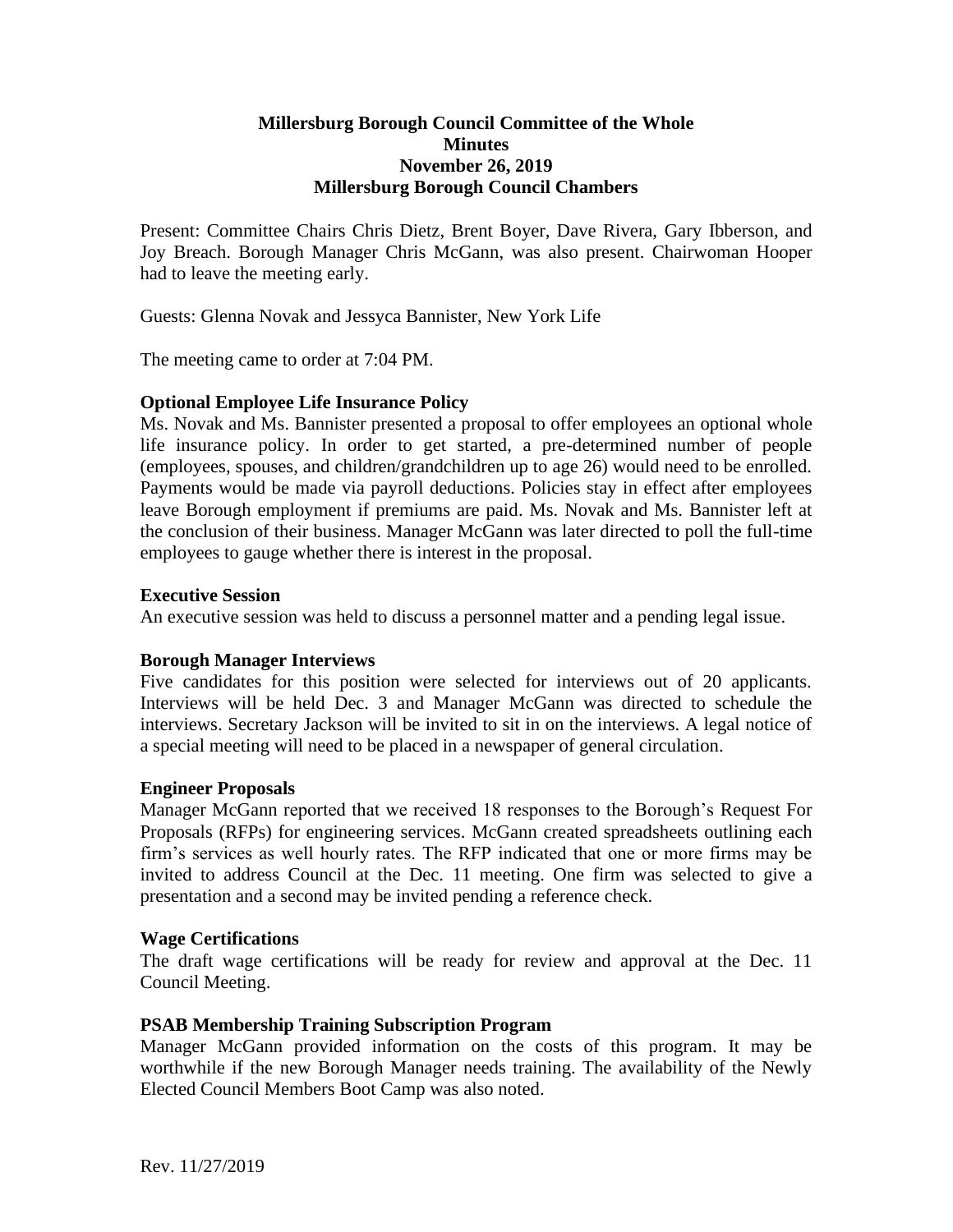# **Comcast Franchise Agreement**

Committee Members reviewed the updated language on the franchise agreement. This language addresses complimentary cable television at the Borough Building and the Fire House. The effect of new FCC rules is that the Borough would get charged for the otherwise complimentary service if the Borough is taking the maximum allowable franchise fee, which is the case. The Borough has the option of eliminating the service. Manager McGann was directed to inform the fire company that the cable service will no longer be provided free of charge. The agreement will be revisited at the Council Meeting.

# **2020 Fee Schedule**

Committee Members reviewed the proposed 2020 fee schedule. Manager McGann noted that there are no significant changes from the 2019 fees.

### **Paving Projects**

Manager McGann presented additional information regarding the Dauphin County Infrastructure Bank proposal. The County's consulting firm advised that the loan program would include \$25,000 to \$50,000 in closing costs and administrative fees. Based on this information, the Committee directed Manager McGann to research other loan programs, including the Upper Dauphin Industrial Development Authority.

### **Status of Apple Alley**

Several Council Members have been contacted about the status of Apple Alley, which runs to the south of the 300 block of Pine Street. This alley does not appear on the Liquid Fuels list and could not be considered for inclusion based upon PennDOT's criteria for that list. After some discussion about the use of the street, it was decided that the Borough will install and grade stone as well as plow in the winter.

#### **Shade Tree Ordinance**

Based upon previous discussions, Manager McGann presented a draft ordinance updating shade tree regulations. Committee members were asked to review the draft and an accompanying resolution listing the allowable shade trees. Committee Members will also need to decide if the ordinance will only apply to trees in the business district or in all areas of town.

#### **Speed Studies**

The results of the speed studies conducted on Pine, Church and Moore Streets were presented. Per the Local Technical Assistance Program (LTAP) engineer, additional traffic calming measures are not warranted on those streets.

#### **SB 607**

Committee member Breach reported that SB 607, which would allow for local police to use radar for speed enforcement, has passed the State Senate and is up for consideration in the House. Manager McGann will prepare a resolution stating that the Millersburg Borough Council supports the bill and to ask Rep. Sue Helm to support its passage.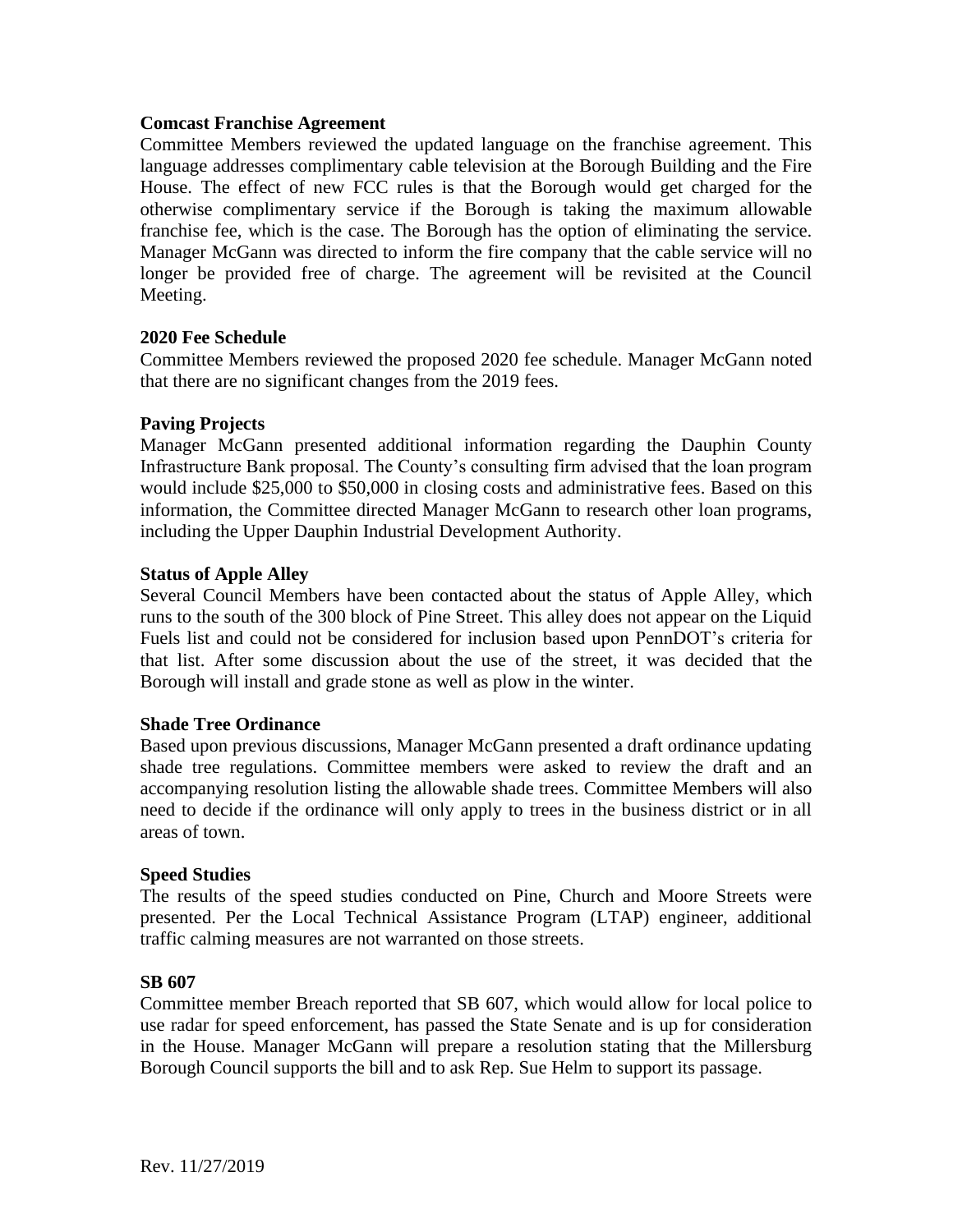# **Street Sweeping and Spring Clean Up Schedule**

After reviewing the 2020 calendar, spring clean-up will be held on April 18 rather than April 11 so that the event does not conflict with the Easter holiday. Street sweeping will be the week before spring cleanup. McGann will make the appropriate arrangements, including contacting the Township to coordinate dates as both municipalities traditionally hold clean up on the same day.

### **Front Street Parking**

The parking situation on the 500 block of Front Street was again revisited. Manager McGann will review the existing ordinances. If parking is already restricted on the north side, additional signage will be installed. If not, the appropriate ordinance will be written to restrict parking on the north side.

### **Brush Pile Gate**

The Committee reviewed a proposal from Automated Security of York to install a new gate at the MYO Park Brush pile. The proposal calls for a keypad system that would only allow access to residents who have purchased a permit. The cost is \$7,759, but we are still waiting for a price on running electricity to the gate as solar power is not feasible. This project is budgeted for the 2020 Capital Improvement program. Consideration will be an action item at the Council meeting.

### **Rental Inspection Ordinance**

Manager McGann presented a draft ordinance allowing for rental unit inspections. Inspections would only be done at the explicit invitation of a tenant or property owner. Committee members were asked to review the language.

#### **Zoning Ordinance Amendment**

Manager McGann also presented a draft ordinance revising the standards for allowable signage. The Planning Commission has already reviewed and approved the Amendment. Committee Members were asked to review the language.

# **Third Party Codes Inspector**

As a follow up to the previous concerns about the Borough's current third-party inspection agency, Manager McGann reported that he has been in contact with the main office and is waiting for additional feedback. He also presented information on two companies that, taken together, can provide all of the needed services: zoning reviews, property maintenance, UCC reviews. Committee members would like additional information on the frequency of reports to the Borough.

#### **Appointments**

Secretary Jackson compiled a list of individuals whose terms on various boards and commissions are expiring. Manager McGann and Secretary Jackson are to contact the various individuals and see if they are interested in continuing to serve in their various capacities. Additionally, one member of the Zoning Hearing Board will need to be replaced as he no longer lives in the Borough.